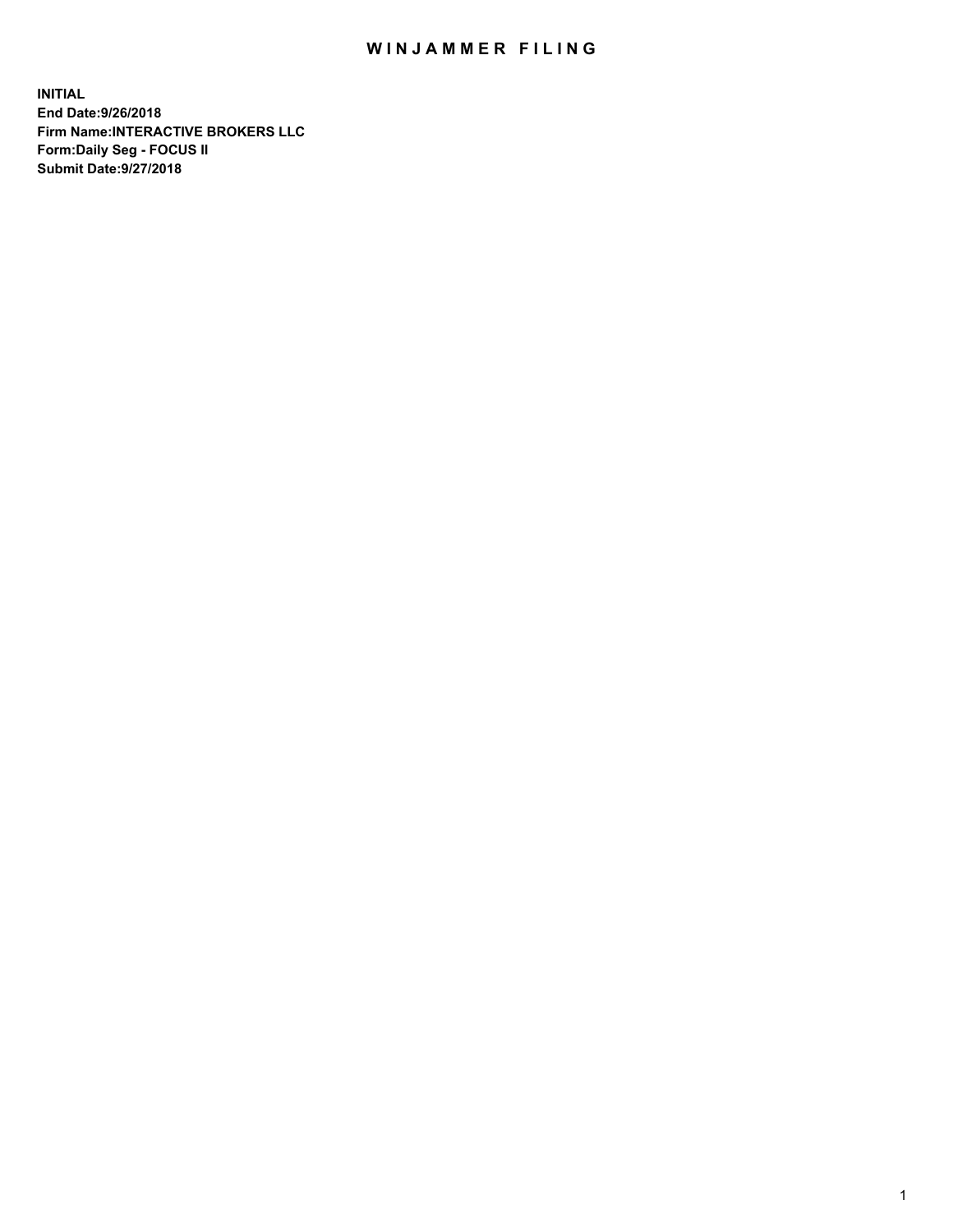**INITIAL End Date:9/26/2018 Firm Name:INTERACTIVE BROKERS LLC Form:Daily Seg - FOCUS II Submit Date:9/27/2018 Daily Segregation - Cover Page**

| Name of Company                                                                                                                                                                                                                                                                                                                | <b>INTERACTIVE BROKERS LLC</b>                                                   |
|--------------------------------------------------------------------------------------------------------------------------------------------------------------------------------------------------------------------------------------------------------------------------------------------------------------------------------|----------------------------------------------------------------------------------|
| <b>Contact Name</b>                                                                                                                                                                                                                                                                                                            | James Menicucci                                                                  |
| <b>Contact Phone Number</b>                                                                                                                                                                                                                                                                                                    | 203-618-8085                                                                     |
| <b>Contact Email Address</b>                                                                                                                                                                                                                                                                                                   | jmenicucci@interactivebrokers.c<br>om                                            |
| FCM's Customer Segregated Funds Residual Interest Target (choose one):<br>a. Minimum dollar amount: ; or<br>b. Minimum percentage of customer segregated funds required:% ; or<br>c. Dollar amount range between: and; or<br>d. Percentage range of customer segregated funds required between:% and%.                         | <u>0</u><br>$\overline{\mathbf{0}}$<br>155,000,000 245,000,000<br>0 <sub>0</sub> |
| FCM's Customer Secured Amount Funds Residual Interest Target (choose one):<br>a. Minimum dollar amount: ; or<br>b. Minimum percentage of customer secured funds required:% ; or<br>c. Dollar amount range between: and; or<br>d. Percentage range of customer secured funds required between:% and%.                           | <u>0</u><br>$\overline{\mathbf{0}}$<br>80,000,000 120,000,000<br>0 <sub>0</sub>  |
| FCM's Cleared Swaps Customer Collateral Residual Interest Target (choose one):<br>a. Minimum dollar amount: ; or<br>b. Minimum percentage of cleared swaps customer collateral required:% ; or<br>c. Dollar amount range between: and; or<br>d. Percentage range of cleared swaps customer collateral required between:% and%. | <u>0</u><br>$\underline{\mathbf{0}}$<br>0 <sub>0</sub><br>0 <sub>0</sub>         |

Attach supporting documents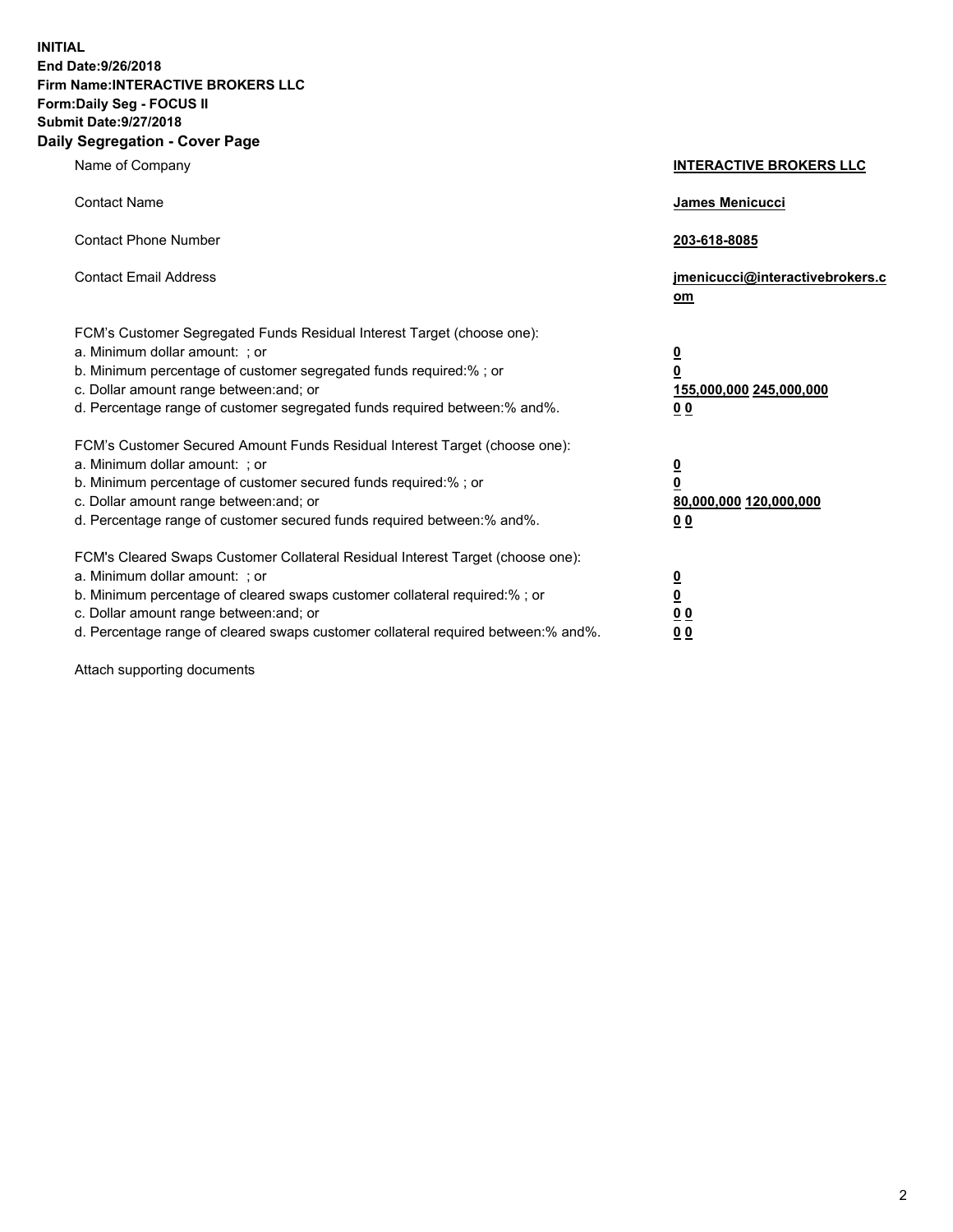## **INITIAL End Date:9/26/2018 Firm Name:INTERACTIVE BROKERS LLC Form:Daily Seg - FOCUS II Submit Date:9/27/2018 Daily Segregation - Secured Amounts**

|                | Dany Ocgregation - Oceaned Anioante                                                               |                                                      |
|----------------|---------------------------------------------------------------------------------------------------|------------------------------------------------------|
|                | Foreign Futures and Foreign Options Secured Amounts                                               |                                                      |
|                | Amount required to be set aside pursuant to law, rule or regulation of a foreign                  | $0$ [7305]                                           |
|                | government or a rule of a self-regulatory organization authorized thereunder                      |                                                      |
| 1.             | Net ledger balance - Foreign Futures and Foreign Option Trading - All Customers                   |                                                      |
|                | A. Cash                                                                                           | 439,224,916 [7315]                                   |
|                | B. Securities (at market)                                                                         | $0$ [7317]                                           |
| 2.             | Net unrealized profit (loss) in open futures contracts traded on a foreign board of trade         | 15,492,559 [7325]                                    |
| 3.             | Exchange traded options                                                                           |                                                      |
|                | a. Market value of open option contracts purchased on a foreign board of trade                    | 252,879 [7335]                                       |
|                | b. Market value of open contracts granted (sold) on a foreign board of trade                      | -66,172 [7337]                                       |
| 4.             | Net equity (deficit) (add lines 1.2. and 3.)                                                      | 454,904,182 [7345]                                   |
| 5.             | Account liquidating to a deficit and account with a debit balances - gross amount                 | 3,624 [7351]                                         |
|                | Less: amount offset by customer owned securities                                                  | 0 [7352] 3,624 [7354]                                |
| 6.             | Amount required to be set aside as the secured amount - Net Liquidating Equity                    | 454,907,806 [7355]                                   |
|                | Method (add lines 4 and 5)                                                                        |                                                      |
| 7.             | Greater of amount required to be set aside pursuant to foreign jurisdiction (above) or line<br>6. | 454,907,806 [7360]                                   |
|                | FUNDS DEPOSITED IN SEPARATE REGULATION 30.7 ACCOUNTS                                              |                                                      |
| $\mathbf{1}$ . | Cash in banks                                                                                     |                                                      |
|                | A. Banks located in the United States                                                             | 85,150,845 [7500]                                    |
|                | B. Other banks qualified under Regulation 30.7                                                    | 0 [7520] 85,150,845 [7530]                           |
| 2.             | Securities                                                                                        |                                                      |
|                | A. In safekeeping with banks located in the United States                                         | 397,628,202 [7540]                                   |
|                | B. In safekeeping with other banks qualified under Regulation 30.7                                | 0 [7560] 397,628,202 [7570]                          |
| 3.             | Equities with registered futures commission merchants                                             |                                                      |
|                | A. Cash                                                                                           | $0$ [7580]                                           |
|                | <b>B.</b> Securities                                                                              | $0$ [7590]                                           |
|                | C. Unrealized gain (loss) on open futures contracts                                               | $0$ [7600]                                           |
|                | D. Value of long option contracts                                                                 | $0$ [7610]                                           |
|                | E. Value of short option contracts                                                                | 0 [7615] 0 [7620]                                    |
| 4.             | Amounts held by clearing organizations of foreign boards of trade                                 |                                                      |
|                | A. Cash                                                                                           | $0$ [7640]                                           |
|                | <b>B.</b> Securities                                                                              | $0$ [7650]                                           |
|                | C. Amount due to (from) clearing organization - daily variation                                   | $0$ [7660]                                           |
|                | D. Value of long option contracts                                                                 | $0$ [7670]                                           |
|                | E. Value of short option contracts                                                                | 0 [7675] 0 [7680]                                    |
| 5.             | Amounts held by members of foreign boards of trade                                                |                                                      |
|                | A. Cash                                                                                           | 85,594,579 [7700]                                    |
|                | <b>B.</b> Securities                                                                              | $0$ [7710]                                           |
|                | C. Unrealized gain (loss) on open futures contracts                                               | 10,287,191 [7720]                                    |
|                | D. Value of long option contracts                                                                 | 252,879 [7730]                                       |
|                | E. Value of short option contracts                                                                | <mark>-66,172</mark> [7735] <b>96,068,477</b> [7740] |
| 6.             | Amounts with other depositories designated by a foreign board of trade                            | 0 [7760]                                             |
| 7.             | Segregated funds on hand                                                                          | $0$ [7765]                                           |
| 8.             | Total funds in separate section 30.7 accounts                                                     | 578,847,524 [7770]                                   |
| 9.             | Excess (deficiency) Set Aside for Secured Amount (subtract line 7 Secured Statement               | 123,939,718 [7380]                                   |
|                | Page 1 from Line 8)                                                                               |                                                      |
| 10.            | Management Target Amount for Excess funds in separate section 30.7 accounts                       | 80,000,000 [7780]                                    |
| 11.            | Excess (deficiency) funds in separate 30.7 accounts over (under) Management Target                | 43,939,718 [7785]                                    |
|                |                                                                                                   |                                                      |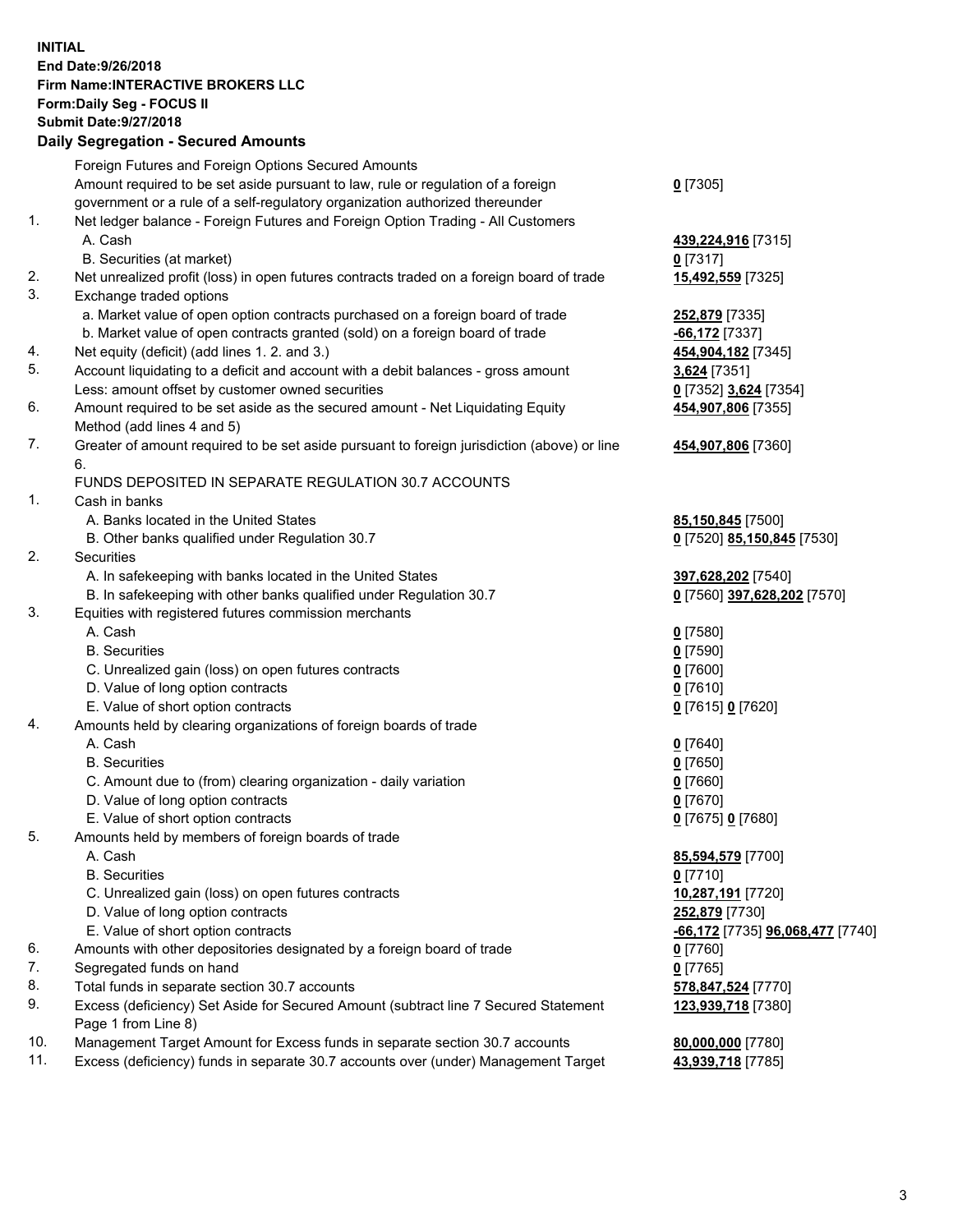**INITIAL End Date:9/26/2018 Firm Name:INTERACTIVE BROKERS LLC Form:Daily Seg - FOCUS II Submit Date:9/27/2018 Daily Segregation - Segregation Statement** SEGREGATION REQUIREMENTS(Section 4d(2) of the CEAct) 1. Net ledger balance A. Cash **3,976,219,996** [7010] B. Securities (at market) **0** [7020] 2. Net unrealized profit (loss) in open futures contracts traded on a contract market **11,583,398** [7030] 3. Exchange traded options A. Add market value of open option contracts purchased on a contract market **284,586,494** [7032] B. Deduct market value of open option contracts granted (sold) on a contract market **-317,603,320** [7033] 4. Net equity (deficit) (add lines 1, 2 and 3) **3,954,786,568** [7040] 5. Accounts liquidating to a deficit and accounts with debit balances - gross amount **163,633** [7045] Less: amount offset by customer securities **0** [7047] **163,633** [7050] 6. Amount required to be segregated (add lines 4 and 5) **3,954,950,201** [7060] FUNDS IN SEGREGATED ACCOUNTS 7. Deposited in segregated funds bank accounts A. Cash **606,443,919** [7070] B. Securities representing investments of customers' funds (at market) **2,386,276,650** [7080] C. Securities held for particular customers or option customers in lieu of cash (at market) **0** [7090] 8. Margins on deposit with derivatives clearing organizations of contract markets A. Cash **31,034,792** [7100] B. Securities representing investments of customers' funds (at market) **1,160,207,580** [7110] C. Securities held for particular customers or option customers in lieu of cash (at market) **0** [7120] 9. Net settlement from (to) derivatives clearing organizations of contract markets **2,054,727** [7130] 10. Exchange traded options A. Value of open long option contracts **284,595,601** [7132] B. Value of open short option contracts **-317,612,842** [7133] 11. Net equities with other FCMs A. Net liquidating equity **0** [7140] B. Securities representing investments of customers' funds (at market) **0** [7160] C. Securities held for particular customers or option customers in lieu of cash (at market) **0** [7170] 12. Segregated funds on hand **0** [7150] 13. Total amount in segregation (add lines 7 through 12) **4,153,000,427** [7180] 14. Excess (deficiency) funds in segregation (subtract line 6 from line 13) **198,050,226** [7190] 15. Management Target Amount for Excess funds in segregation **155,000,000** [7194]

16. Excess (deficiency) funds in segregation over (under) Management Target Amount Excess

**43,050,226** [7198]